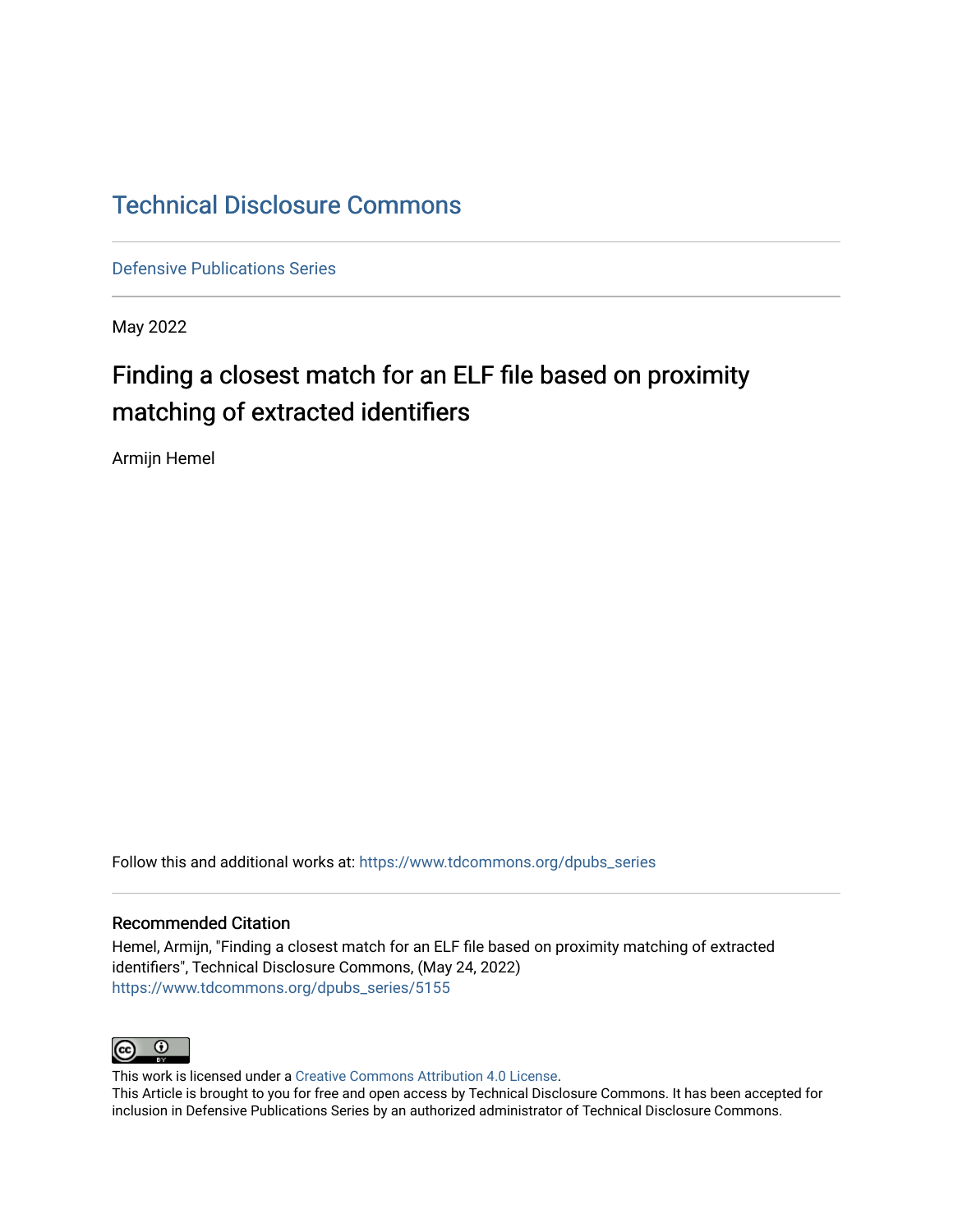### **Finding a closest match for an ELF file based on proximity matching of extracted identifiers**

# **Abstract**

A common task for companies is to find the provenance of binary files that they receive from an upstream source. Several methods exist to fingerprint a binary, including string searches[1], looking at function names, using code clone detection, and so on. Some of these methods use a scoring mechanism or chop a file up in smaller pieces, compute a hash and look hashes up in a database.

This document describes a method to turn a sequence of strings and other identifiers into a locality sensitive hash using TLSH[2], which can then be searched in a special datastructure called Vantage Point Tree (VPT) to quickly find a closest match in a collection of TLSH hashes of known files[3][4]. A close match (where "close" is indicated by a threshold value) means that the file that is found has a (near) identical set of identifiers and is therefore likely to be made from the same source code software.

### **Keywords**

proximity matching, open source license compliance, provenance, tlsh

# **Method**

The method conists of first extracting identifiers from known ELF files, computing a TLSH hash over the extracted identifiers and putting the hash values into a Vantage Point Tree and then searching the Vantage Point Tree for close matches and determining if the found match is a good match based on a TLSH distance threshold.

Extracting ELF symbols is described in [5]. Vantage Point Trees and how they are used with TLSH are described in [3][4]. Another use of TLSH and Vantage Point Trees is described in [6].

First compute the TLSH hash for each known ELF file:

- 1. extract identifiers such as function names, variable names and strings from the ELF file. Optionally the identifiers can be cleaned up (leaving out very short identifiers or very generic ones) or the choice can be made to only use a subset of the identifers (example: only the strings).
- 2. sort the identifiers
- 3. concatenate the identifiers, possibly separated by a character such as a newline, carriage return, tab or space, or directly without a separator
- 4. compute the TLSH hash of the concatenated identifiers

The TLSH hashes are then stored in a Vantage Point Tree.

For an ELF file for which a closest match needs to be found the following is done: